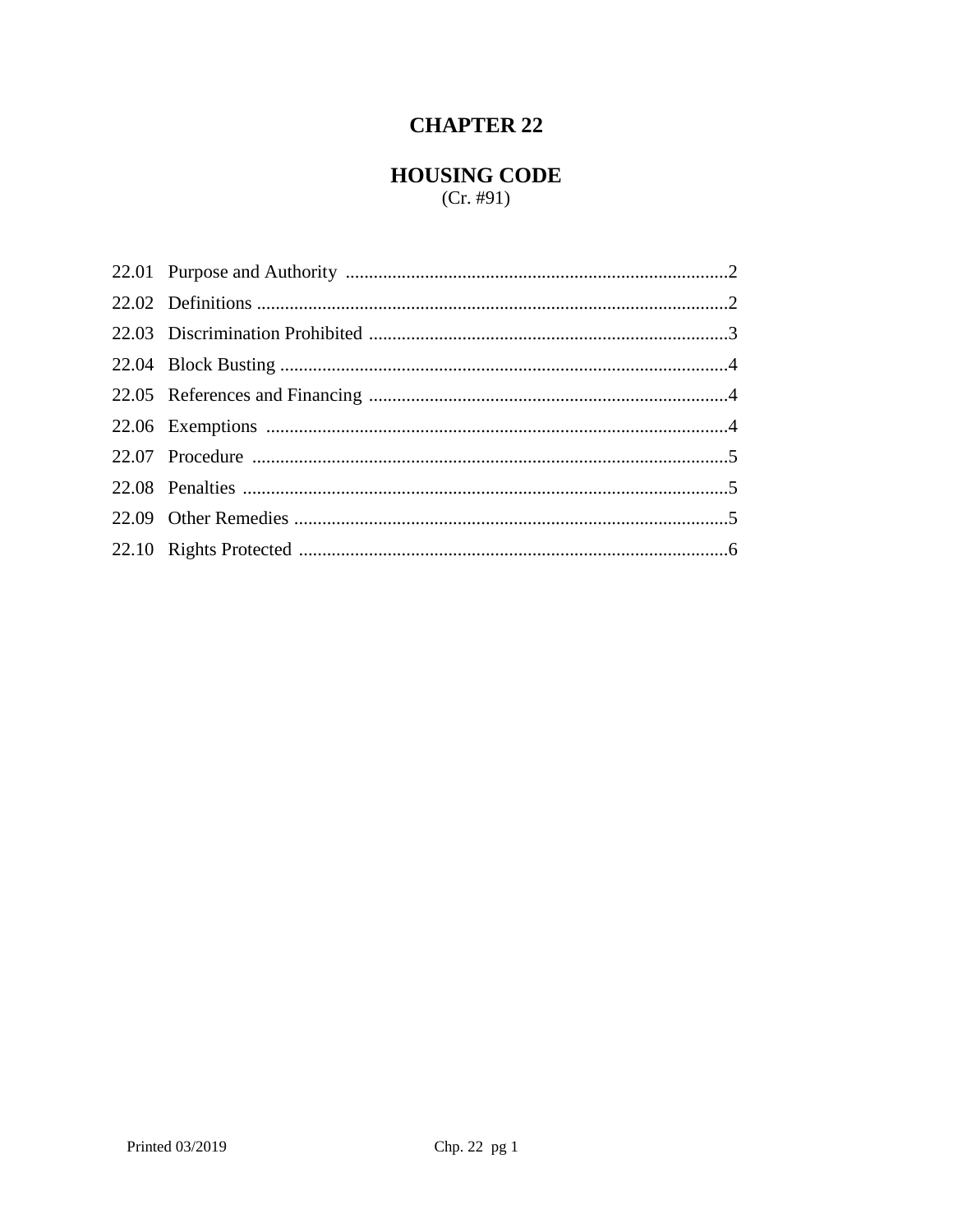#### **22.01 PURPOSE AND AUTHORITY**.

It is hereby declared to be the policy of the City, in the exercise of its police power for the public safety, health, welfare, peace, dignity and human rights, to assure equal opportunity to all persons to live in decent housing facilities regardless of sex, race, color, handicap, religion, national origin, ancestry, place of birth, marital status of the person maintaining the household or the lawful source of income of the person maintaining the household and to that end, to prohibit discrimination in housing by any persons. This chapter is adopted pursuant to ss. 66.432(2), Wis. Stats., and any amendments thereto.

#### **22.02 DEFINITIONS**.

In this chapter unless the context requires otherwise:

- (1) CITY means the City of Boscobel.
- (2) DISCRIMINATION and DISCRIMINATE means to segregate, separate, exclude or treat any person or class of persons unequally because of sex, race, color, handicap, religion, national origin, ancestry, place of birth, marital status of the person maintaining the household or the lawful source of income of the person maintaining the household. It is intended that the factors set forth herein shall be the sole basis for prohibiting discrimination.
- (3) FINANCE and FINANCING mean any granting of credit whether by the use of a loan, mortgage, land contract or combination thereof or by any other means for the purpose of enabling a person to purchase, sell, lease, rent, repair or finance housing.
- (4) HOUSING means any improved property which is used or occupied or is intended, arranged or designed to be used or occupied as a home or residence, including any mobile home.
- (5) MOBILE HOME means that which is or which was originally constructed or designed to be transported by any motor vehicle upon a public highway and designed, equipped and used primarily for sleeping, eating and living quarters or is intended to be so used; and includes any additions, attachments, annexes, foundations and appurtenances.
- (6) PERSON means any individual, family, association, business, joint venture, limited partnership, partnership, corporation, business trust, trusts, estate, bank or syndicate.
- (7) UNIMPROVED RESIDENTIAL LOT means any residential lot upon which no permanent building or structure containing living quarters has been constructed.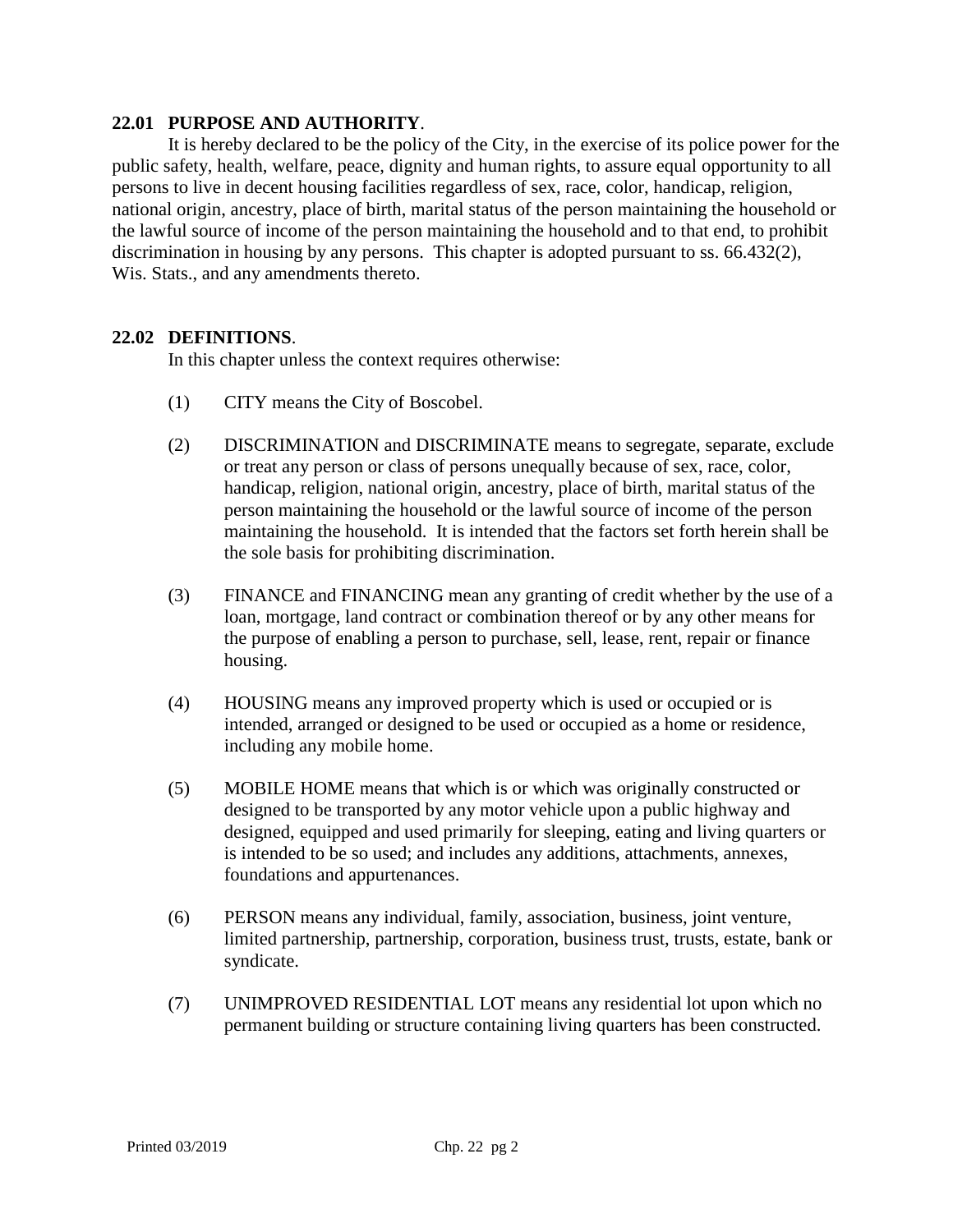# **22.03 DISCRIMINATION PROHIBITED.**

No person shall discriminate:

- (1) By refusing to purchase, sell, lease, rent or finance or by refusing to contract to purchase, sell, lease, rent or finance or by refusing to construct or contract to construct housing or by refusing to discuss the terms thereof in the City.
- (2) By refusing to permit inspection or extracting different or more stringent prices, terms or conditions for the purchase, sale, lease, renting or financing of housing in the City.
- (3) By refusing to finance or sell an unimproved residential lot or by refusing to construct a home or residence upon such lot in the City.
- (4) By publishing, circulating, issuing or displaying or causing to be published, circulated, issued or displayed in the City any communication, notice, advertisement or sign whether oral, written or recorded by electronic, laser or magnetic devices in connection with the purchase, sale, leasing, renting or financing of housing which states or indicates any discrimination in connection with housing in the City.
- (5) By publishing, circulating, issuing or displaying or causing to be published, circulated, issued or displayed any communication, notice, advertisement or sign, whether oral, written or recorded by electronics, laser or magnetic devices with the understanding whether or not stated in the communication, notice, advertisement or sign that a person may be subjected to discrimination in connection with the purchase, sale, rental, lease or financing of housing in the City.
- (6) By refusing to receive or transmit an offer to purchase, sell, rent, lease or finance any housing in the City from or to a person.
- (7) By refusing to negotiate for the purchase, sale, rental, lease or financing of housing in the City with any person.
- (8) For a person in the business of insuring against hazards, by refusing to enter into or by extracting different terms, conditions or privileges with respect to a contract of insurance against hazards to a dwelling.
- (9) By refusing to renew a lease, causing the eviction of a tenant from rental housing or engaging in the harassment of a tenant.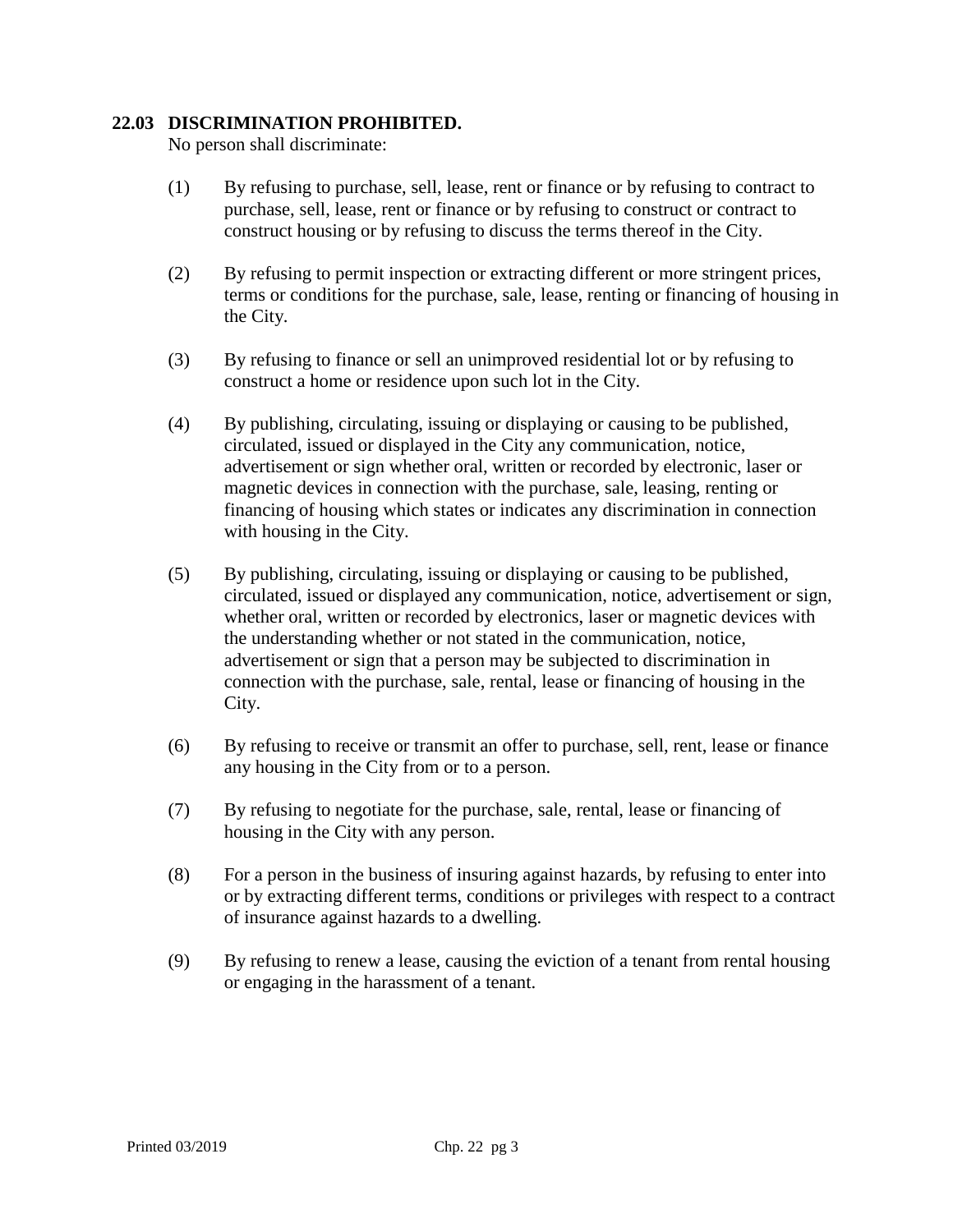# **22.04 BLOCK BUSTING**.

No person shall induce or attempt to induce the purchase, sale, lease, financing or rental of housing by representations regarding the present or prospective entry into a neighborhood of a person or persons of a particular sex, race, color, handicap, religion, national origin, ancestry, place of birth, marital status of the person maintaining the household or the lawful source of income of the person maintaining the household or by representations to the effect that such present or prospective entry shall or may result in:

- (1) The lowering of real estate values in the neighborhood concerned.
- (2) An increase in criminal or antisocial behavior in the area concerned, or
- (3) A decline in the quality of the schools or other public facilities serving the neighborhood.

# **22.05 REFERENCES AND FINANCING**.

- (1) Nothing in this section shall be deemed to prohibit a person from requiring that any other person seeking to purchase, sell, rent, lease or finance housing in the City supply information concerning financial and business status but not concerning sex, race, color, handicap, religion, national origin, ancestry, place of birth, marital status of the person maintaining the household or the lawful source of income of the person maintaining the household.
- (2) This chapter shall not prohibit a person from exacting different or more stringent terms or conditions for financing housing based on the age of the individual applicant for financing if the terms or conditions are reasonably related to the individual applicant.

#### **22.06 EXEMPTIONS**.

This chapter shall not apply to:

(1) A religious organization or any nonprofit institution or organization operated, supervised or controlled by or in conjunction with a religious organization which limits the purchase, sale, rental, lease, occupancy or financing of dwellings which it owns or operates for other than commercial purposes to persons of the same religion or which give preference to such persons, unless membership in such religion is restricted on account of sex, race, color, handicap, religion, national origin, ancestry, place of birth or marital status of the person maintaining the household or the lawful source of income of any person maintaining the household.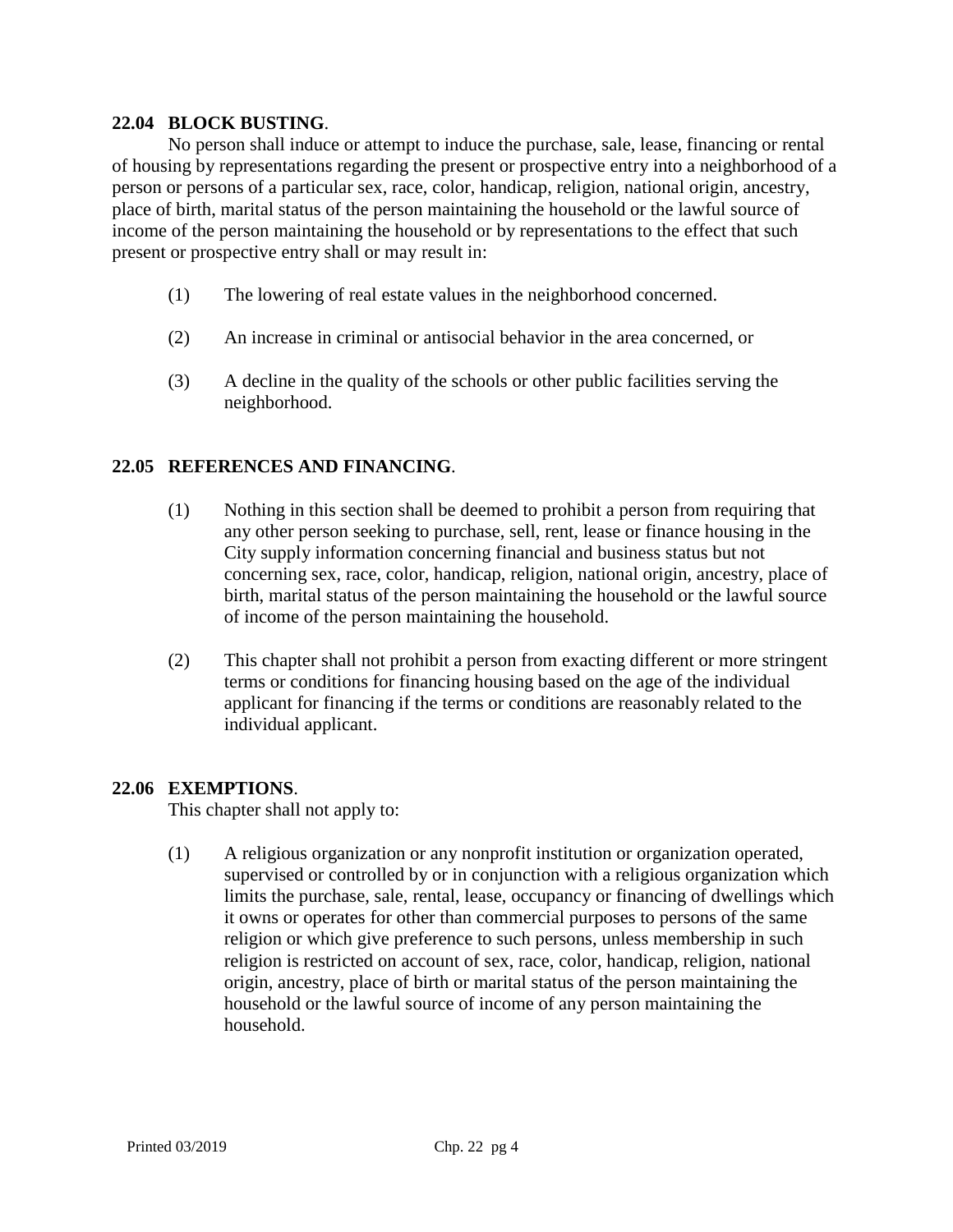- (2) A private club not in fact open to the public, which as a incident to its primary purpose, provides lodgings which it owns or operates for other than a commercial purpose and which limits the rental or occupancy of such lodgings to its members or gives preference to its members.
- (3) Discrimination on the basis of age in relation to housing designed to meet the needs of elderly individuals.
- (4) Discrimination on the basis of handicap is housing designed specifically for persons with a handicap.

# **22.07 PROCEDURE.**

Any person aggrieved by an unlawful practice prohibited by this chapter may file a complaint with the City Attorney within 30 days after the aggrieved person becomes aware of the alleged unlawful practice. The City Attorney or his duly authorized representative shall investigate each complaint and attempt to resolve the same. Failure to achieve a resolution acceptable to both parties in compliance with this chapter shall cause the City Attorney to forward the complaint to the Wisconsin Department of Industry, Labor and Human Relations for proceedings under ss. 101.22, Wis. Stats. The complaint so forwarded shall be accompanied by the City Attorney's findings of fact based upon his investigation of the complaint.

The City Attorney may commence an action in any appropriate court for the violation of this chapter. If, after default, a plea of guilty, a plea of no contest or after a hearing the Court finds by a fair preponderance of the evidence that the respondent has engaged in discrimination in violation of this chapter, the Court shall assess a forfeiture penalty as provided herein.

#### **22.08 PENALTIES.**

- (1) Any person found to have violated this chapter shall, for each such a violation, forfeit not less than \$100 nor more than \$1,000.
- (2) Any person adjudged to have violated this chapter within 5 years after having been adjudged to have violated this chapter, for every violation committed within the 5 years shall forfeit not less than \$1,000 nor more than \$5,000.

#### **22.09 OTHER REMEDIES**.

Nothing contained in this chapter shall be construed to provide an exclusive remedy for any person aggrieved by an act of discrimination as defined herein. Any person so aggrieved to which he may otherwise be entitled under appropriate state or federal law.